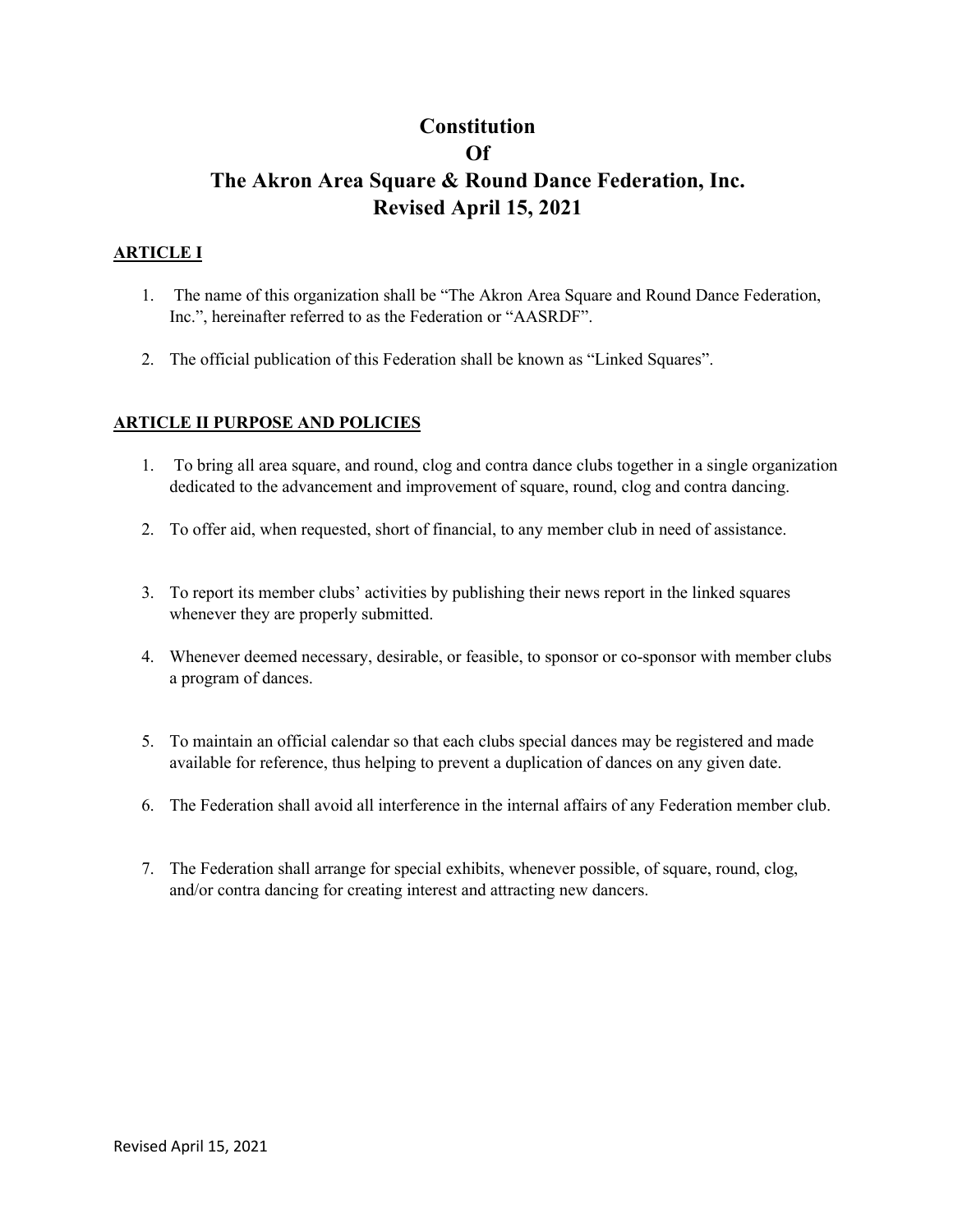# **ARTICLE III ORGANIZATION**

- 1. The Federation shall be composed of square, round, clog, and contra dance clubs as described under Article VI, Section 1. Each of these Member Clubs shall select a maximum of two (2) Delegates, by their own manner of choosing, to represent such club at Federation meetings. All club membership rights and privileges shall be vested in and exercised only by such delegates.
- 2. Any club not represented at regular Federation meetings for three (3) consecutive meetings may receive a letter from a Federation Officer stating that they are about to lose all rights. If still no attendance for one (1) meeting, such club may be dropped and lose all rights therein.
- 3. The Federation shall organize, select officers, schedule and conduct meetings or other activities as described in this Constitution. For any phase of such activities not specifically covered, Robert's Rules of Order" shall prevail.

# **ARTICLE IV LEGALITIES**

- 1. The Federation shall be incorporated under the laws of the State of Ohio.
- 2. Benefits accrued from Federation activities shall be retained and/or used by the Federation for the benefit of square, round, clog and contra dancing.

# **ARTICLE V MEMBERSHIP**

- 1. Federation Membership shall be open to any area square dance, round dance, clogging or contra club governed by duly elected officers.
	- A. Any such Club desiring to become a member must make application in person or in writing by one (1) of its officers and such application must be accompanied by one year's dues and a current list of legal names (not nicknames) and addresses of its members.
	- B. A request for membership shall be considered as accepted after being favorably acted upon at a regular Federation meeting.
	- C. Each member club must place a letter on file with the Federation Secretary naming its Delegates for the current year so that the Delegates may be officially recognized for exercising their voting rights. All Delegates must be members in good standing.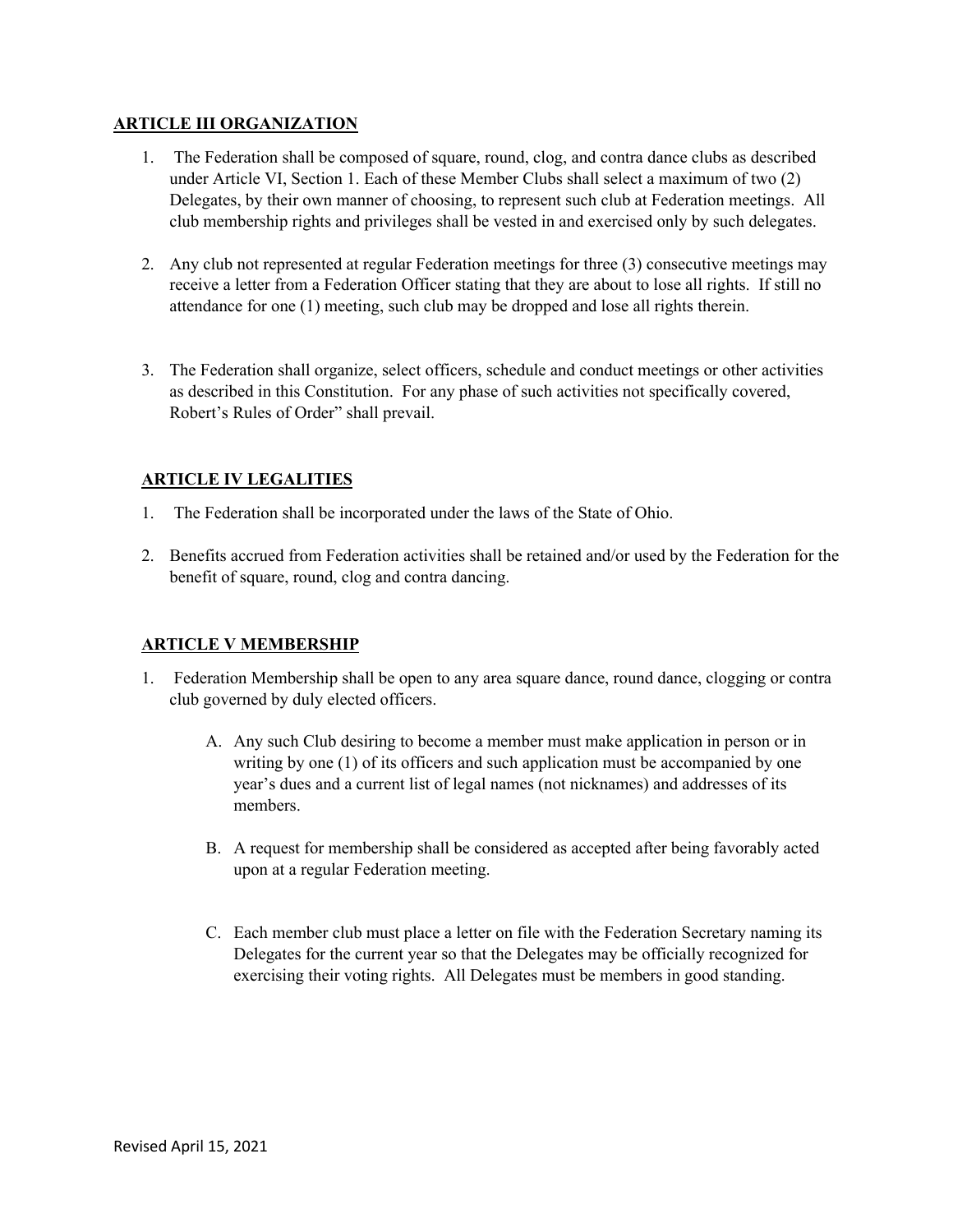# **ARTICLE V MEMBERSHIP (Continued)**

- a. A club may elect or appoint an alternate Delegate to act in place of a Delegate who is unable to attend a Federation meeting.
- b. A club wishing to designate an alternate Delegate must send a letter to the Federation Secretary. The letter must state the alternate's name and be signed by the club President. The alternate Delegate may bring the letter to the Federation meeting.
- 2. Individual Members:
	- A. Any individual who is a member in good standing of a Federation club is a member of the Federation and may attend any Federation meeting.
	- B. Individual Members have no voting rights.
	- C. Any individual member of a Federation Club who is a member in good standing may attend any Federation meeting. Any individual member that acts in an ungentlemanly/unladylike manner shall be dismissed from the meeting and will not be allowed to attend any future meeting. Ungentlemanly or unladylike behavior includes causing a disruption of the meeting, or any other action such as physical violence or threats to or against any person or property, or profane name-calling or other unseemly acts. A member in good standing is one who exhibits the following: Treats all members of the Federation respectfully (no name-calling, no verbal or physical abuse will be tolerated).
	- D. A member in good standing is defined as:
		- a. One whose dues are current with a member club.
		- b. One who is a member in good standing in their member club.
		- c. One who treats all members of the Federation respectfully.

#### **ARTICLE VI DUES AND INSURANCE**

- 1. In order to retain membership, voting rights, and other benefits, all member clubs of this Federation shall pay annual dues.
	- A. Dues shall become due and payable on the first of September annually. The Federation membership of any club whose dues and membership list are not submitted to the AASRDF Treasurer by December first shall be terminated.
	- B. Dues must be accompanied by an accurate current membership list consisting of the legal names (not nicknames) of all club members in good standing.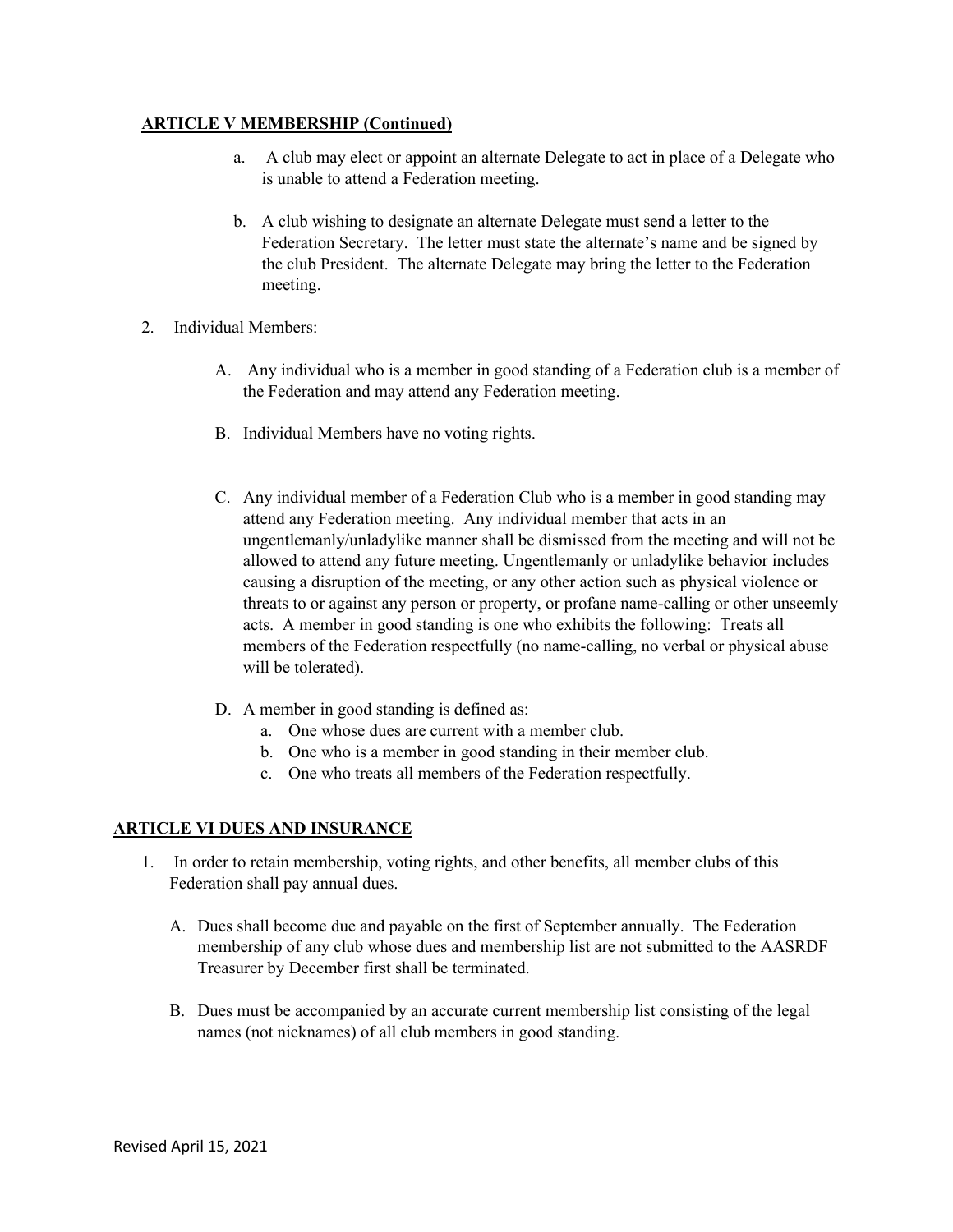# **ARTICLE VI DUES AND INSURANCE (Continued)**

- C. Dues must be accompanied by the names, addresses, telephone numbers and e-mail addresses (if available) of the President and two (2) Delegates from each club. *(Revised 4/15/21)*
- D. All clubs that are members of the Federation must provide insurance for the clubs and its members.
- E. Any outside policy must shield the Federation from liability at a level equal to or greater than the current AASRDF policy coverage.
- F. For clubs purchasing insurance under the AASRDF policy, dues shall be the current insurance rate plus \$0.50 per primary member with a minimum of \$50.00 per club. A primary member is a member who is not insured with another square dance club, square dance federation, or United Square Dancers of America Dance group.
- G. For clubs that are privately insured or insured under another square dance federation or USDA group, the annual AASRDF dues shall be \$50.00. Each club that is not insured with the AASRDF group policy must furnish proof of insurance to the AASTDF Treasurer annually by December 1st.

### **ARTICLE VII MEETINGS**

- 1. Federation meetings shall be open to the public. Any attendee who disrupts any meeting in any way may be ejected at the discretion of the president and one other elected officer.
- 2. At the first meeting of the year, the Federation shall establish the date, time and place for all regular meetings that are to be held for the succeeding twelve (12) months.
	- *A.* If this schedule of meetings is changed at any later date, all member delegates shall be notified by mail, e-mail or other manner of communications acceptable to the delegate a reminder of such change at least a week prior to the new meeting date. *(Revised 4/15/21)*
- 3. A special meeting may be called at any time by the President.
	- A. No action requiring the expenditure of funds may be taken unless every member Delegate has been notified by mail, e-mail or other manner of communications acceptable to the Delegate at least a week prior to the date of such special meeting and unless at least half of the Federation member clubs are represented by one or both Delegates in attendance at such special meeting*. (Revised 4/15/21)*
	- B. Any club Delegate who cannot attend such special meeting may mail his/her vote to the Federation President and will be counted in attendance.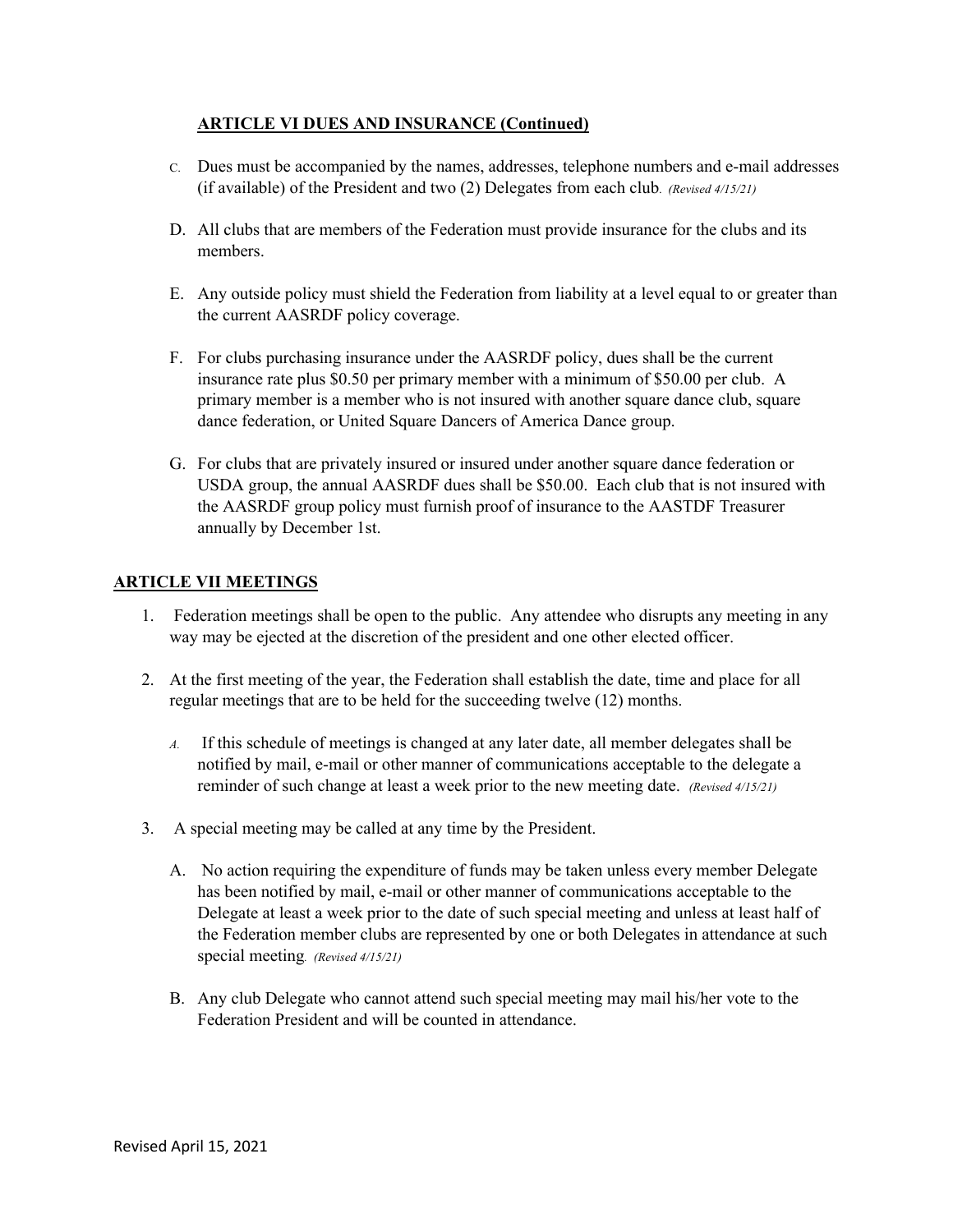### **ARTICLE VII MEETINGS (Continued)**

- 4. Each Delegate shall have but one (1) vote regardless of the number of clubs he/she may represent or Federation position he/she hold.
- 5. Each elected or appointed Officer or Chairperson of a standing committee shall have but one (1) vote.

# **ARTICLE VIII COMMITTEE**

### 1. ELECTION OF OFFICERS

- A. The nominating Committee shall be appointed no later than the September meeting.
	- a. The Nominating Committee shall present its slate of officers at the October Meeting.
	- b. Further nominations will be accepted from the floor at the October meeting.
	- c. Nominee must be a member in good standing of a member Federation Club.
	- d. No one shall be nominated without his/her consent.
	- e. There shall be no other restrictions governing eligibility to seek or hold office.
- B. All elected officers shall be elected annually by secret ballot at the regular November meeting and shall hold office for one (1) year (starting January 1) or until their successors are duly elected.

#### No officer may serve more than 3 consecutive terms in the same office. (Revision Added 3/15/18)

- C. The President shall appoint three (3) tellers to conduct the elections, to count the votes and to report the results at this meeting.
	- a. The nominee for each office receiving the greatest number of votes shall be declared as duly elected to that office.
	- b. In the event of a tie vote for any office, the tie shall be resolved by the vote of the current President.
	- c. Ballot counts shall be available to only the nominees upon request.
	- d. If challenged, an immediate recount will be conducted in the presence of nominees and tellers.
	- e. After validation of the election. The ballots shall be destroyed.

#### 2. REMOVAL OF OFFICERS

Any elected officer, standing committee chair, delegate or alternate delegate may be removed after an affirmative two thirds (2/3) vote of the delegates in good standing at a regular or special meeting as specified in Article VII.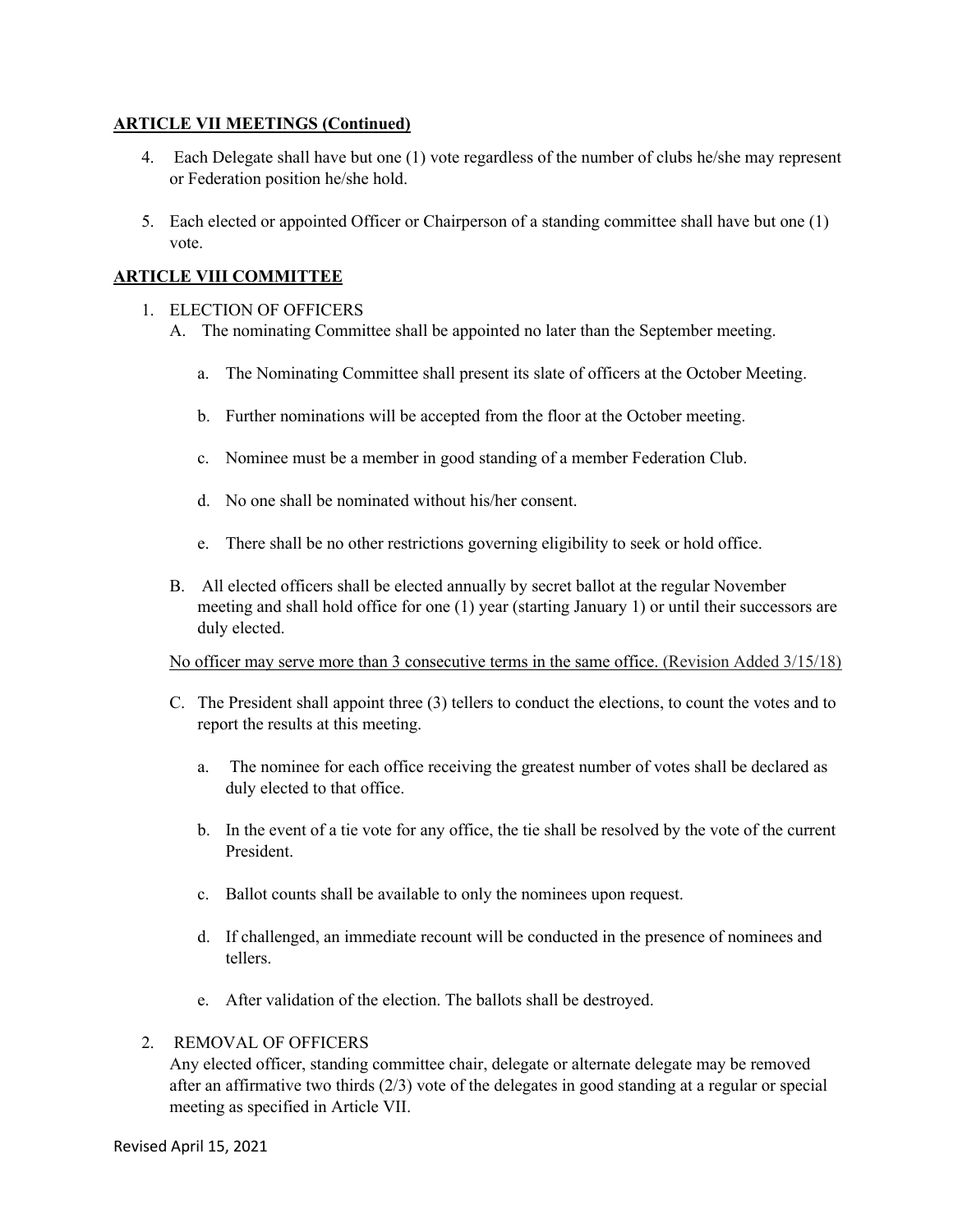### **ARTICLE X DUTIES OF OFFICERS**

- 1. President
	- A. To preside at all Federation meetings.
	- B. To enter into and sign contracts on behalf of the Federation.
	- C. To appoint a Secretary, Parliamentarian and Special Advisors (not to exceed two (2)) to serve during the President's tenure of office.
	- D. To appoint the standing and special committee chairpersons from among the members in good standing of Federation member clubs and serve as ex-officio member of all committees; and to approve all budgets prior to expenditures.
	- E. To assure that all officers and committee chairpersons are aware of and fulfill their respective duties.
	- F. To fill the vacancy in any office other than his/her own by appointing a successor to serve the remainder of any unexpired term of office.
	- G. To sign Federation checks in the absence of the Treasurer.
	- H. The President may authorize disbursement of monies not to exceed two hundred dollars (\$200.00) between meetings. Any funds so disbursed shall be reported at the immediately following meeting.
- 2. Vice President
	- A. To assume the duties of the President in his/her absence, inability to perform his/her duties as President, or resignation.
	- B. To serve as chairperson of any special committees as deemed necessary.
	- C. To serve as ex-officio member of all other committees.
	- D. Is Student Friendship Dance Committee Chairperson.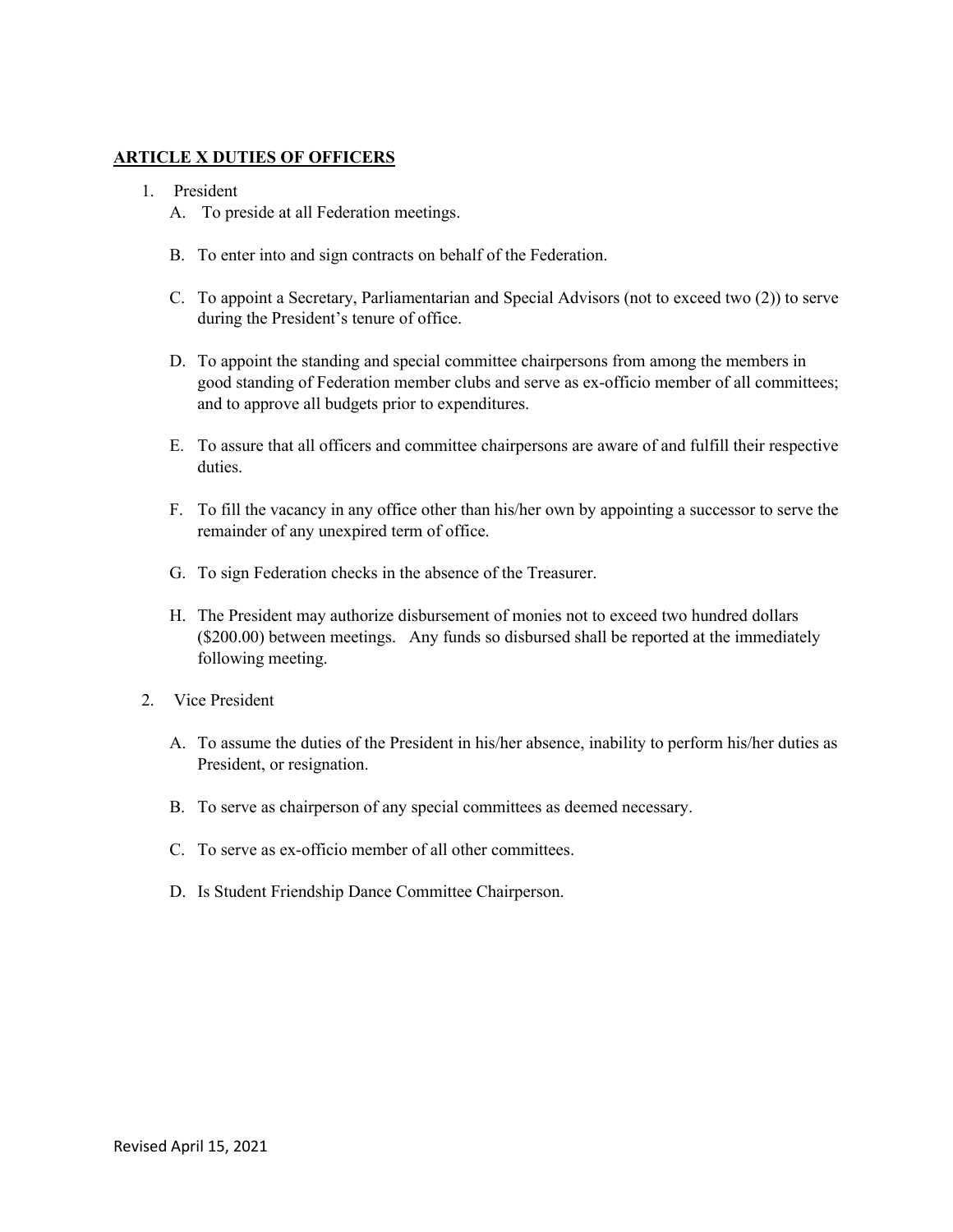# **ARTICLE X DUTIES OF OFFICERS (Continued)**

- 3. Treasurer
	- A. To make all collections and disbursements of Federation funds. Prior approval by the membership shall be mandatory before the Treasurer makes any disbursements over two hundred dollars (\$200.00).
	- B. To publish a financial statement reflecting all such activities monthly and present it at each meeting.
	- C. To receive, hold, safeguard, and report all funds of the Federation coming under his/her control.
	- D. To keep an itemized record of all dues paid in.
	- E. To keep an accurate record of receipts and disbursements for audit.
	- F. The financial records shall be audited and the results presented to the Federation annually by a professional or a volunteer appointed by the President.

# **ARTICLE XI STANDING COMMITTEES**

- 1. Clogging
- 2. Round Dance
- 3. Honor dance
- 4. Linked Squares Editor
- 5. Linked Squares Advertising
- 6. Linked Squares subscriptions
- 7. Linked Squares Dance Schedules
- 8. Sunshine
- 9. Web Master

# **ARTICLE XII MAJOR SPECIAL EVENTS**

- 1. A Major Special Event is one for which the projected budget is equal to or exceeds one-fourth (25%) of the current total amount in the Federation treasury.
- 2. No Major Special Event shall be scheduled without a majority affirmative vote of the delegates at the second reading of the proposal at a regularly scheduled Federation meeting.
- 3. The Federation President shall appoint the Chairperson of the Major Special Event.
	- A. The Chairperson of the Major Special Event shall appoint the committee.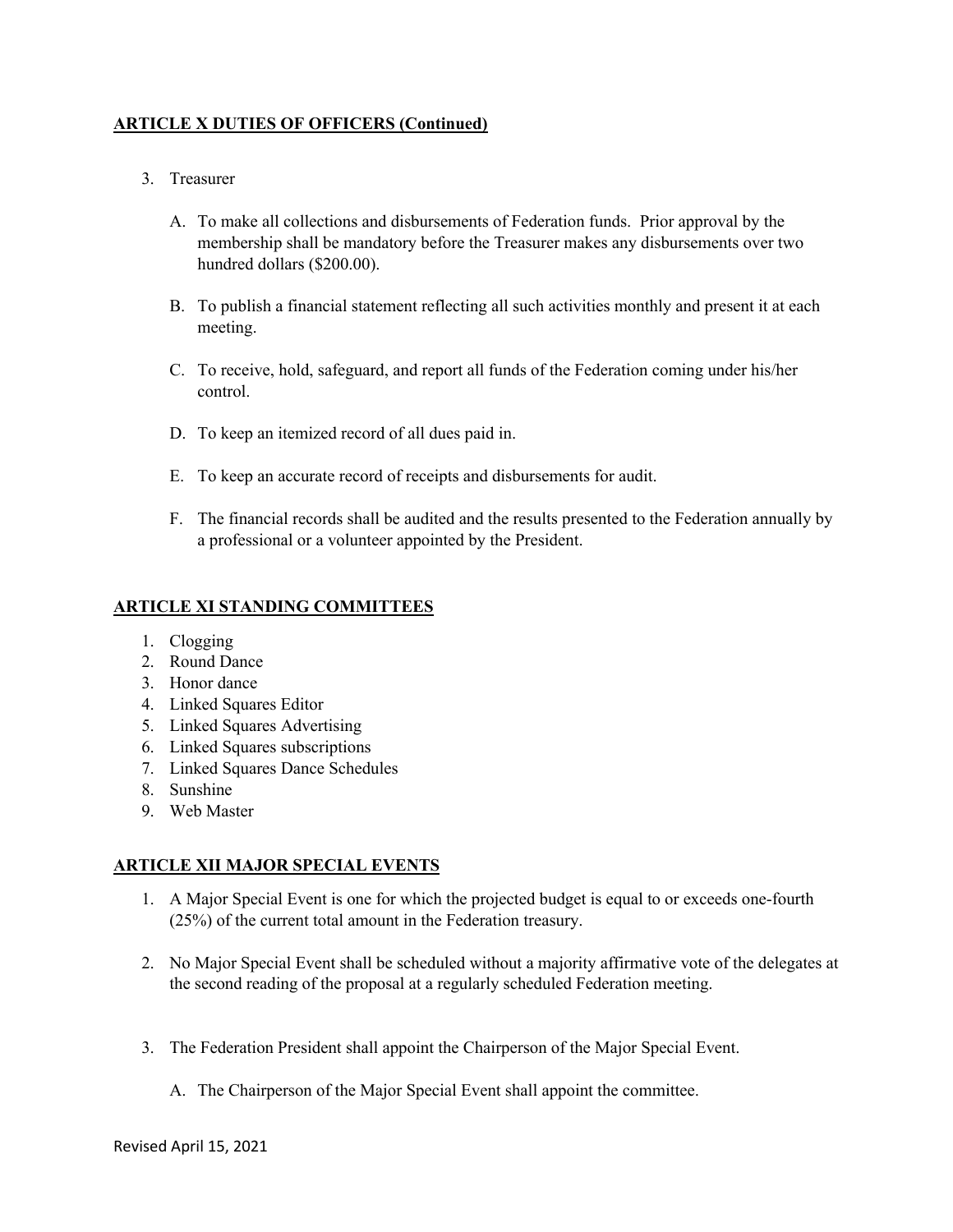# **ARTICLE XII MAJOR SPECIAL EVENTS (Continued)**

- 4. The Major Special Event budget shall be presented to the Federation for approval, and when approved shall be signed by the Federation President.
	- A. The Major Special Event committee may establish and maintain a bank account for the event until sixty (60) days after the end of the Event.
	- B. The Major Special Event committee shall present a financial report to the Federation monthly until the Major Special Event committee is disbanded.
	- C. Any profit made by the Major Special Event shall be turned over to the Federation within sixty (60) days of the end of the event, and the special bank account shall be closed.
	- D. Any loss incurred by the Major Special Event shall be paid from the Federation treasury.
- 5. Any contracts for the Major Special Event shall be signed by the Federation President and the Chairperson of the Major Special Event committee.
- 6. All records and contracts of the Major Special Event are the property of the Federation and shall be turned over to the Federation within sixty (60) days of the end of the Event.

# **ARTICLE XIII DUTIES OF COMMITTEE CHAIRPERSONS**

- 1. General Duties
	- A. Each Chairperson shall submit a budget to the Federation President for approval yearly, or prior to the event.
	- B. The President may approve all budgets up to one thousand dollars (\$1,000.00).
	- C. Any budget exceeding one thousand dollars (\$1,000.00) must be approved by a vote at a regularly scheduled Federation meeting before the President shall sign it.
	- D. No Chairperson shall exceed his/her budget without prior approval.
	- E. Each Chairperson shall submit a written report of activities for the benefit of future Chairpersons.
	- F. Each Chairperson shall give a report of committee activities at each Federation meeting.